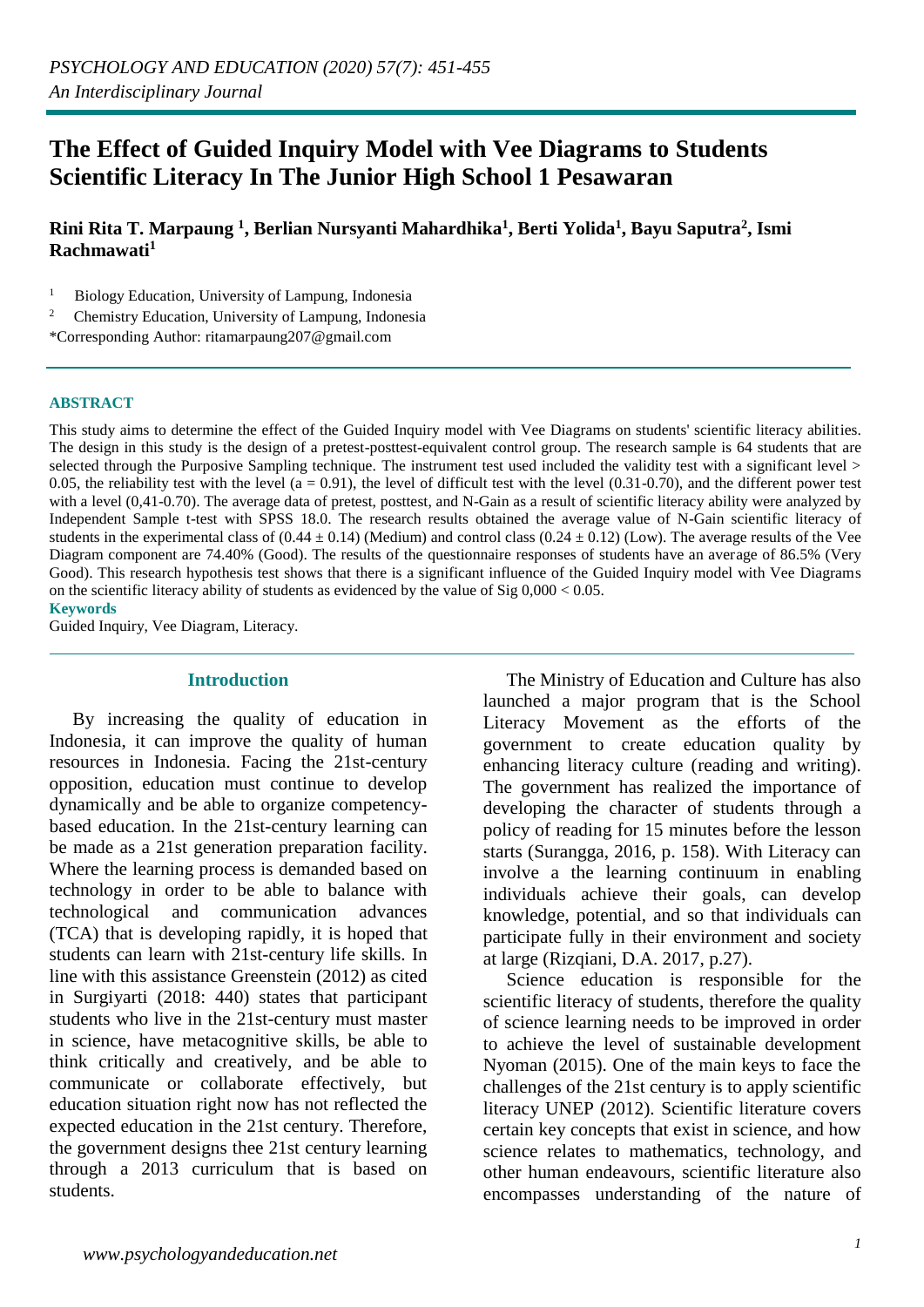science, and inquiry skills such as designing experiments, collecting and analyzing data, and draw valid conclusions from the evidence (Ogunqola, B. 2013, p.266).

 According to the Ministry of Education and Culture, the results of the National Examination (NE) in 2019 all around Indonesia have an average score on the natural science exam is 48.79. In Lampung, the average score of the National Examination (NE) is 47.3, and in Pesawaran District, the National Examination (NE) score is 40.73, while the competency standard set is 55. The results show that the value still below the average competency standard that has been set. Therefore the national education system, concepts and mindset of science education must be greatly improved.

 Based on the result of PISA data in the year of 2018, Indonesia was ranked in sixth place from the bottom with the average science score of 396, meanwhile the average science PISA of OECD countries is 489 (Kemendikbud. 2019). One of the factors regarding the low ability of science literacy of students in Indonesia was caused by science teachers didn't fully understand well about the learning that can lead to the formation of science literacy, that one of which is the use of the teacher-centered lecture method, which causes students to be passive in learning.

 The poor scientific literacy skills of Indonesian students are due to several things, that are learning that is centered on educators, the low positive attitude of students in learning science, there are several basic competencies that students do not like regarding content, processes, and Artarti contexts (2013) in Dwi ., et al., (2016, p.303).

 Learning science as part of education, generally has an important role in improving the quality of education, especially in producing quality science students not only as mastery of a collection of knowledge in the form of facts, concepts or principles. only, but also a process of discovery (Astuti, 2009). Students who gain an understanding of science by memorizing tend to view science as a piece of science, they do not see the big picture of the learning unit (Disessa, 1988) these students do not accept a new concept into the concepts they already have into their longterm memory (Novak, 1993), and there are frequent misconceptions about the concepts and

principles of science. Besides conceptual problems in science. The problem of tools used in the educational process must be considered, as proposed by Gabel 1987, students can produce correct answers to various types of problems, but in fact their understanding of the basic concepts of science is still low. In Gusri's research (2019) concluded that science learning still tends to be centered on educators explaining material and giving concepts to students, therefore in the science learning process at school does not explore scientific phenomena in the surrounding environment. Various empirical findings that have been presented indicate that science learning still tends to involve students a little, resulting in low understanding results in science learning. With this, there is an improvement in science learning.

 Vee diagrams can be applied in the learning process by applying them to the learning model. The learning model has a strong relationship with learning objectives. This correlation can be seen from the description of the behavior and competencies that students must have during and after the learning process in a way that must be taken to achieve these goals. In addition, the learning model is considered to have an important role in improving scientific literacy skills, so that learning is needed that involves more students, adds to the concept of knowledge and is able to practice the process skills in it

 From the facts and problems that have been described, and given the novelty of this research, the use of Vee Diagrams in the Guided Inquriy model can improve students' scientific literacy skills. So in this study the researcher aims to prove the effect of the learning model that is considered capable of improving students' scientific literacy skills by using the Guided Inquiry learning model with Vee Diagrams

# **Literature Review**

 Inquiry came from the word "to inquire" which means to participate or involved, in asking questions, finding information, or doing investigations (Suryandari, 2016, p.86). Inquiry is learning to include the application of knowledge to students, not only using the fact-keeping method but must include the application of knowledge Towndrow and Ling (2008) in Budhi (2018, p.109) Guided inquiry learning can direct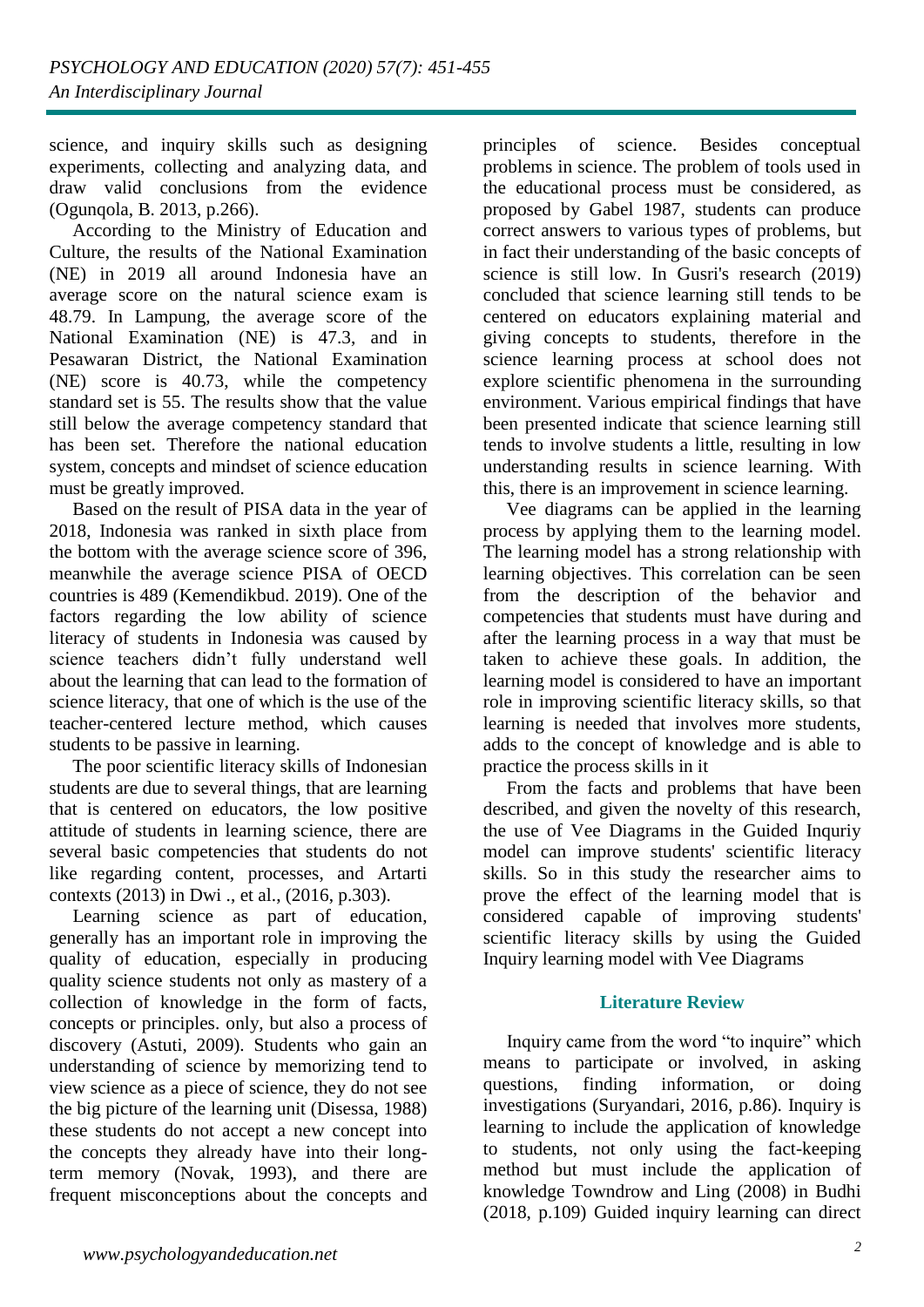students to obtain information from observations that aim to solve or find answers to surrounding problems by using logical and critical thinking skills (Joyce & Weil, 2011).

 The Vee Diagram was first proposed by Novak and Gowin (1984). It is called the Vee Diagram because it is in the shape of the letter "V". Vee Diagram is a tool that can be used to help solve problems or understand a procedure (Novak and Gowin, 1984). Vee diagrams were developed as a way to help students understand meaningful relationships between events, processes, or objects. It is a tool that helps one observe the interaction between what is known and what needs to be known or understood. With the

Vee Diagram, it can link the development or discovery of knowledge from procedural activities carried out in the learning process and theoretical concepts and ideas that lead to scientific inquiry (Passmore. 1998)

 Scientific literacy is the knowledge and scientific skills that a person has to identify questions, acquire new knowledge, explain scientific phenomena, and draw conclusions based on facts, understand the characteristics of science, awareness of how science and technology shape the natural, intellectual and cultural environment, and the willingness to be involved, and care about science-related issues (OECD. 2016).

#### **Methods**

 This research was conducted to analyze the scientific literacy ability of VII grade at Junior High School 1 Pesawaran. This study's aims are to determine the influence of the Guided Inquiry model with Vee Diagrams on students scientific literacy abilities. The sample of this study was 64 students that consist of two classes, VII A and VII B. Class VIII B as an experimental class that was treated using a Guided Inquiry learning model with Vee diagrams.

While for class VII A as a control class was treated using learning with discussion methods. Samples were taken from the population using the purposive sampling technique.

### **Analyzing of Data**

 This study uses a research quasi-experimental design with a control group pretest-posttest Nonequivalent. Where for the control group nonequivalent design, two groups have been chosen as research subjects, the first group has received a treatment in the form of Guided Inquiry Learning models with Vee diagram while the other group become a control group or a comparison group(non-equivalent).With each group given a pretest and a posttest with different treatments.

 Before collecting data from the class that will be studied, the researcher will conduct an Instrument test. The purpose of conducting the trial is to obtain information about the quality of the instruments that have or have not met the requirements used. The instrument test used included the validity test with a significant level > 0.05, the reliability test with the level  $(a = 0.91)$ , the difficulty level test with the level (0.31-0.70), and the difference power test with a level (0,41- 0.70).

 To see the increase in the aspects of students' scientific literacy. Then the results of the data were analyzed using a gain score, with the prerequisite test for normality, homogeneity, and hypothesis testing with the Independent sample ttest.

# **Result**

 The analysis results of students' scientific literacy skill in experimental and control class data are in the form of pretest, posttest, and N-Gain. The final data analysis comes from pre-test and post-test data that are generated from a multiple-choice test with twenty questions in it.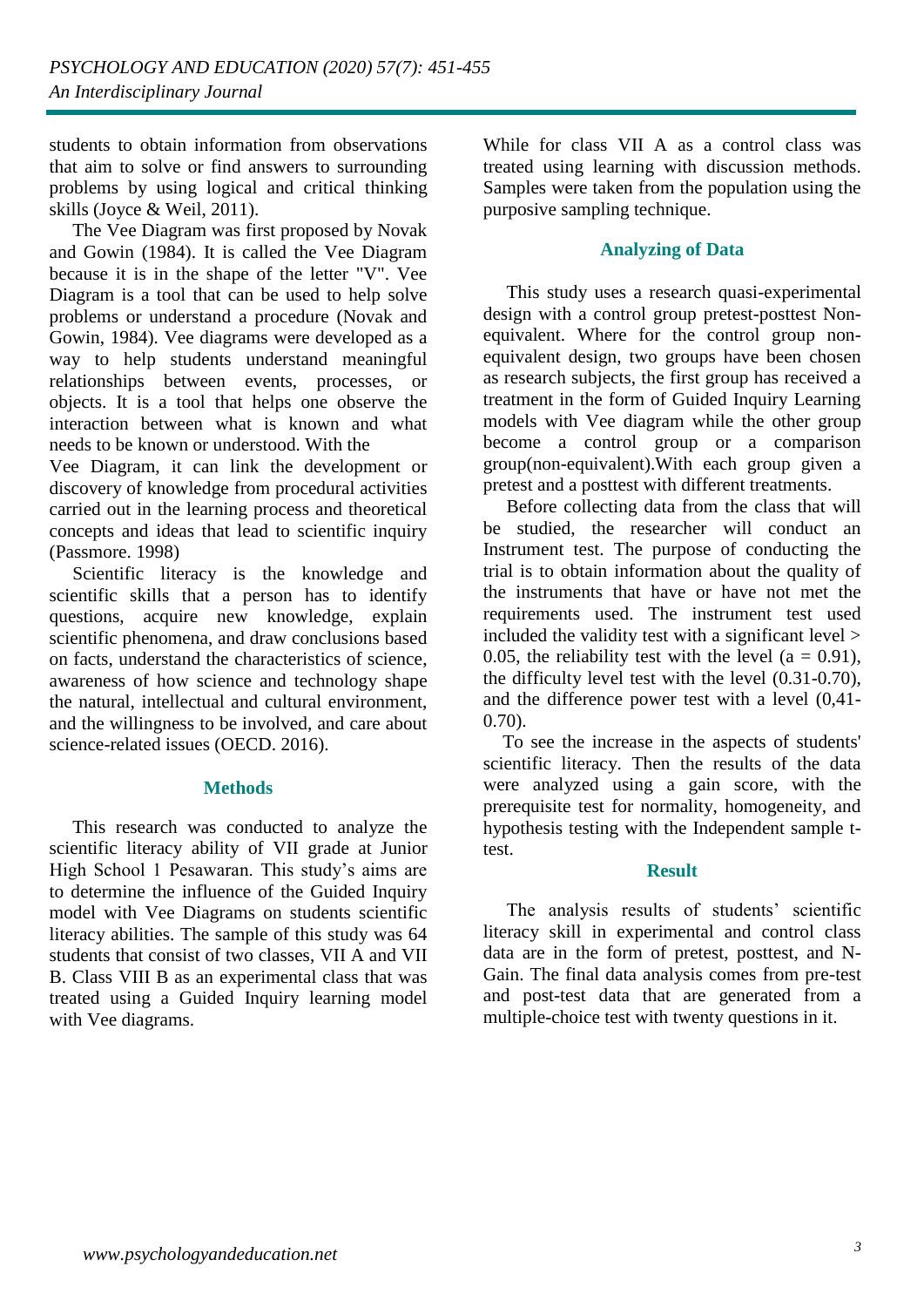| Value    | Value      | $\bar{X} \pm Sd$ | Normality      | Homogeneity         | <b>Independent Test</b> |
|----------|------------|------------------|----------------|---------------------|-------------------------|
|          |            |                  | Test           | Test                | Sample t-test           |
| Pretest  | Experiment | 54,14 $\pm$      | Sig. $0,121$   | Sig. $0,916 > 0,05$ |                         |
|          |            | 4.56             | 0,05           |                     |                         |
|          | Control    | $48,00 \pm$      | Sig. $0,213 >$ |                     |                         |
|          |            | 4.96             | 0.05           |                     |                         |
| Posttest | Experiment | $74.84 \pm$      | Sig. $0,09$    | Sig. $0,97 > 0,05$  |                         |
|          |            | 6,17             | 0,05           |                     | $Sig.(2-tailed)$        |
|          | Control    | $61,05\pm$       | Sig. $0,213$   |                     | 0.000 < 0.005           |
|          |            | 5.65             | 0.05           |                     |                         |
| N-Gain   | Experiment | $0,44 \pm 0,14$  | Sig. $0,67$    | Sig. $0,67 > 0,05$  |                         |
|          |            | (Medium)         | 0.05           |                     |                         |
|          | Control    | $0,24 \pm 0,12$  | Sig. $0,67$    |                     |                         |
|          |            | (Low)            | 0.05           |                     |                         |

Table 1. Statistical test results for pretest, posttest, and N-Gain

 Based on Table 1, it can be seen that the results of the independent sample t-test show that the sig.  $(2-tailed)$   $0,00 < 0,05$  H<sub>1</sub> is accepted, and H<sub>0</sub> is rejected, from that result, it could be figured that there's a significant increase in students' scientific literacy skill between the experimental class along with control class. Also generated is the result of students' scientific literacy skill N-Gain in experimental class which is  $(0.44 \pm 0.14)$  with the medium criteria and control class which is  $(0.24+$ 0,12) with the low criteria, so the decision obtained is to accept H1 which means that the average N-gain of the experimental class is higher than the average N-gain of the control class.

 The increase in students' scientific literacy skills in the experimental class is caused by the Guided Inquiry model with the Vee Diagram. The Guided Inquiry model makes students as a learning center where an educator guides students to plan and make an investigation procedure to draw conclusions. Thus, in the learning process, students understand the steps that must be taken to solve a problem and be able to explain or justify a way to solve science problems. This is in line with (Puspitasari's, 2015, p.3).

 The Guided Inquiry model is suitable for improving the literacy skills of students, where students can understand the influence of science and its implications for life. Because in the process of learning students are involved in research or experimentation using various sources of learning that can stimulate the ability of scientific literacy of students starting from the

ability to identify phenomena, analyze phenomena, to draw conclusions from the phenomena found.

 The application of Vee Diagrams in this study could help students in meaningful learning which cannot be separated from solving a problem where with the Vee Diagrams, students can represent the theory of constructivism in the acquisition of knowledge at the end of learning on the subject matter of environmental pollution.

 Furthermore, the existence of Vee diagrams can determine the extent to which students understand the materials that they have taught. This is in line with research conducted by (Hapsari, 2012, p.24). Meaningful learning in this research occurs during the process of drawing conclusions using the Vee Diagram technique. Meaningful learning can be seen when the information received by students is able to communicate it in the form of findings, in addition to being able to communicate, students are also able to connect the information received during the learning process with their knowledge (in the form of concepts) that they already have. Students will connect new concepts obtained during the learning process with the cognitive structure that they have at the time of making the Vee Diagram. This is also in line with the opinion of Ling, Chua Yee., et.al (2019) that the Vee diagram serves as a knowledge guide about a meaningful relationship between the situation or object with shows what is known and what needs to be known or understood.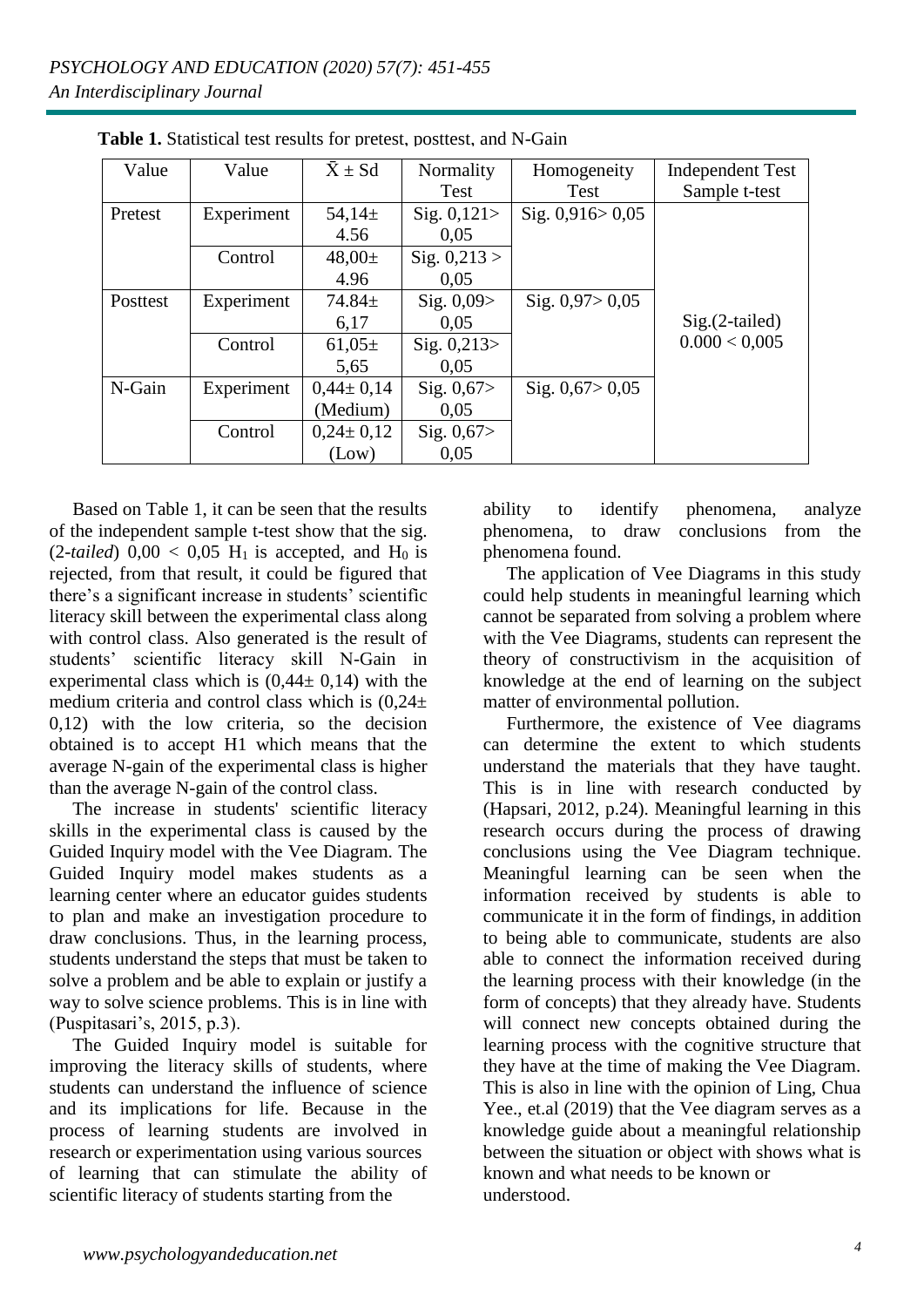| Category       | Experiment      | Control      |
|----------------|-----------------|--------------|
| ΚI             | 0.39 (Medium)   | $0.24$ (Low) |
| K <sub>2</sub> | $0.33$ (Medium) | $0.18$ (Low) |
| K3             | 0.41 (Medium)   | $0.26$ (Low) |
| K4             | 0.44 (Medium)   | $0.25$ (Low) |
| Average        | $0.39$ (Medium) | $0,23$ (Low) |

**Table 2.** Recapitulation of the Average N-Gain Saintific

#### Table 3. Recapitulation of the Average N-Gain **Table 2.**  $\alpha$ Saintific

| Category       | Experiment      | Control      |
|----------------|-----------------|--------------|
| P1             | $0.44$ (Medium) | $0.23$ (Low) |
| P <sub>2</sub> | $0.49$ (Medium) | $0.27$ (Low) |
| P3             | $0.49$ (Medium) | $0.15$ (Low) |
| Average        | $0,47$ (Medium) | $0,21$ (Low) |

 Based on table 2 and 3, the average N-gain of scientific literacy in the aspect of content in the experimental class is higher than in the control class. The average in the experimental class is (0.39) with "Medium" criteria, while the average in the control class is

(0.23) with the "Low" criteria. And the average Ngain of scientific literacy in the aspects of the process in the experimental class has an average (0.46) with "Medium" criteria, whereas in the control class has an average (0.21) with a "Low" criterion.

 The achievement of scientific literacy in the aspects of content in table 2 is due to the moment when learning students use LKPD that adjusts to

concepts that have been received, and identify keywords for scientific information needed to solve problems in the questions that have been given. This is in line with (Hapsari, 2012, p.17- 25). Learning with the Guided Inquiry model combined with diagram V (Vee) actively involves students and also emphasizes science process skills.

 The lack of scientific literacy in the aspects of the process in table 3 is due to the development of students' thinking abilities in the case of analytical thinking. Students of experimental class through the implementation of scientific-literacy-based Guided Inquiry learning model are trained to think analytically in solving a problem in every meeting on the subject regarding environmental pollution starting from some scientific problems, and followed by formulating temporary answers and investigating process to solve the problems through literature and laboratory activities, then, the understanding gained from the solving process of the problem will be used to make a decision in daily life. Vee diagram also has the role in the achievement of scientific-literacy indicators on the second process aspect, which is students can build their knowledge structure more by connecting concepts that they already had with new concepts that they get during the learning process. This is in line with the opinion of Polancos (2012) which states that vee diagrams can help students develop their knowledge with their learning concepts and strategies. Vee diagrams can also stimulate students to build relationships or links from the concepts being learned.

| Vee     | Average of Vee Diagram Components |        |        |                |       |
|---------|-----------------------------------|--------|--------|----------------|-------|
| Diagram | Focus                             | Object | Theory | Transformation | Claim |
|         | Question                          |        |        |                |       |
|         | 88,23                             | 79.40  | 62,13  | .69            | 70,58 |

**Table 4**. Students Vee Diagram Ability

scientific literacy and pretest-posttest questions in a content in the form of discourse taken from everyday life so that trained students can identify scientific problems, namely, students can answer questions based on the discourse provided, classify things contained in the material based on literature, understand natural phenomena based on

Students Vee Diagram Ability shows that the average at table 4 of all Vee Diagram components is 74,40%. The highest average value of Vee Diagram components appeared in focus question component with the average of 88,23%, meanwhile the lowest value of Vee diagram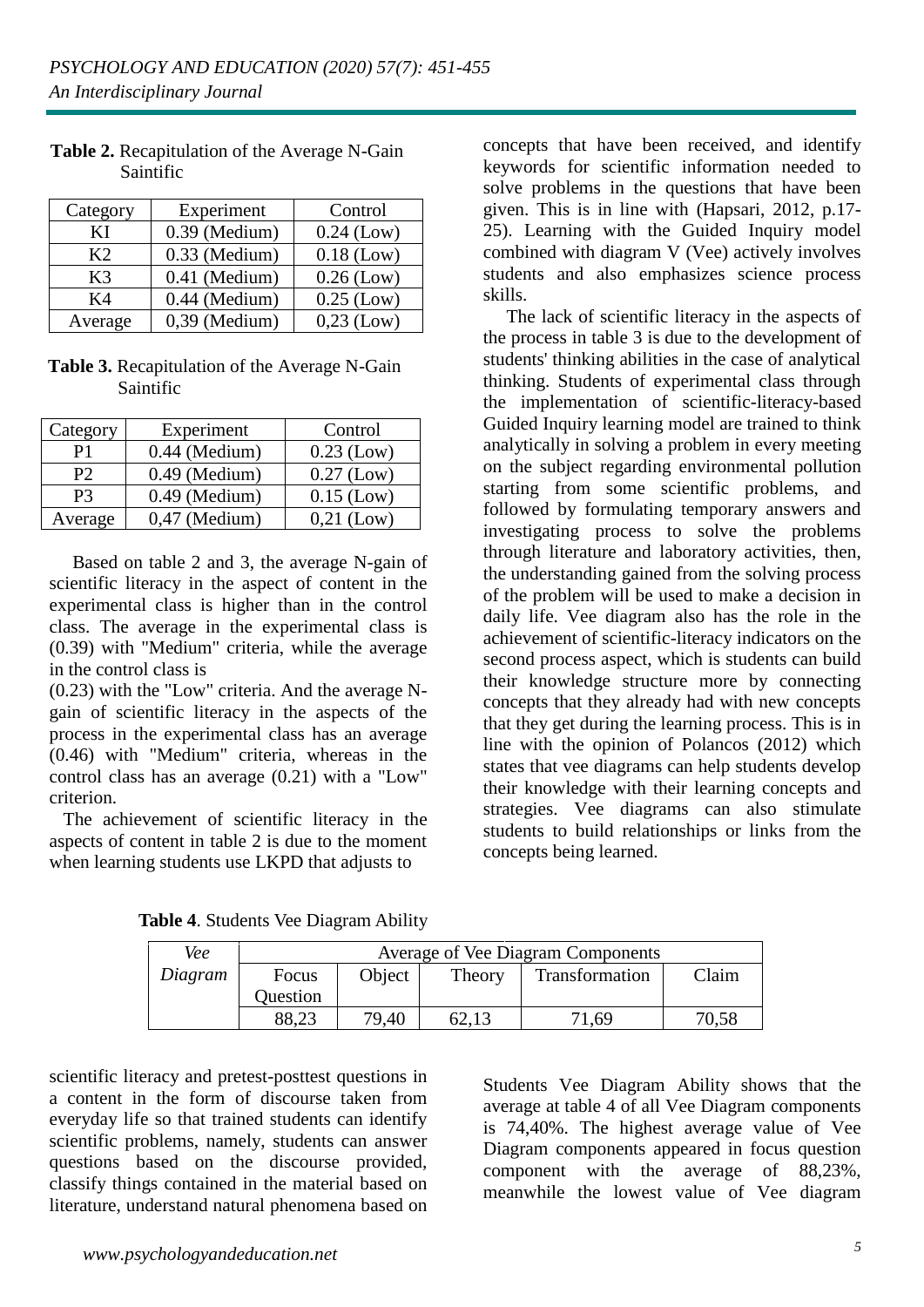components appeared in theory or concept component with the average of 62,12%. This shows that students are capable enough to create and direct their knowledge that's poured into Vee Diagram. It also shows that Vee Diagram is useful in the scaffolding process of students' thinking or reasoning to illustrate their understanding of the relationship between theories, and the application in problem-solving.

 The use of Guided Inquiry model combined with Vee diagram has proven to be able to increase the scientific literacy of the students. According to Gowin&Alvares (2005), Vee Diagram is capable of helping the students to get the concept in the learning. This is because someone's knowledge structure in a scientific discipline is characterized by questions that become the focus of study, key-concept, and conceptual system construction. The understanding of the students regarding the production of knowledge claim will be reflected in the eonstruction of diagram V. Diagram v help students to connect concepts by acting as a

metacognitive tool (Polancos. 2012, p.25).

In implementing using Vee Diagrams, not all

students are able to understand the concepts how to use Vee Diagrams. That's way there are still some students who use wrong concepts when they apply for Vee Diagram. That's because of Vee Diagram is a learning strategy that they're just getting to know and students experienced of making a change in the form of normal learning toward Vee Diagram's application.

 To solve this problem, what researchers do is guide and provide examples factual and procedural at the time of making the Vee Diagram because conceptual material sometimes doesn't can be immediately understood by students. Educate. This is in line with Kirschener.2006, p.76 opinion which states that with the guidance of an educator during the learning process it can lead students to improve learning outcomes and and provide opportunities for students to solve a problem they face by building solutions from their learning experiences. So that educators need to provide guidance because basically the abilities of students are not the same, by accepting a learning strategy using this Vee Diagram it motivates learning to increase and in turn can improve student learning outcomes.

| N <sub>o</sub> | Indicators                                                                                              | <b>Class Experiment</b> |           |
|----------------|---------------------------------------------------------------------------------------------------------|-------------------------|-----------|
|                |                                                                                                         | Percentage              | Category  |
|                | Shows the interest in<br>science learning with<br>Guided Inquiry learning<br>model.                     | 86,75                   | Very good |
| 2              | Shows the usefulness of<br>following science learning<br>with Guided Inquiry model<br>with Vee Diagram. | 83,3                    | Very good |
| 3              | Shows the ability in<br>following science learning<br>with Guided Inquiry model.                        | 89,5                    | Very good |
|                | <b>AVERAGE</b>                                                                                          | 86,5                    | Very good |

 Based on the results of student questionnaire data analysis of Guided Inquiry model with Vee Diagram at table 5. the value indicator that

obtained the highest value is the ability to follow science learning with Guided inquiry model with the percentage of 89,5. Based on the calculation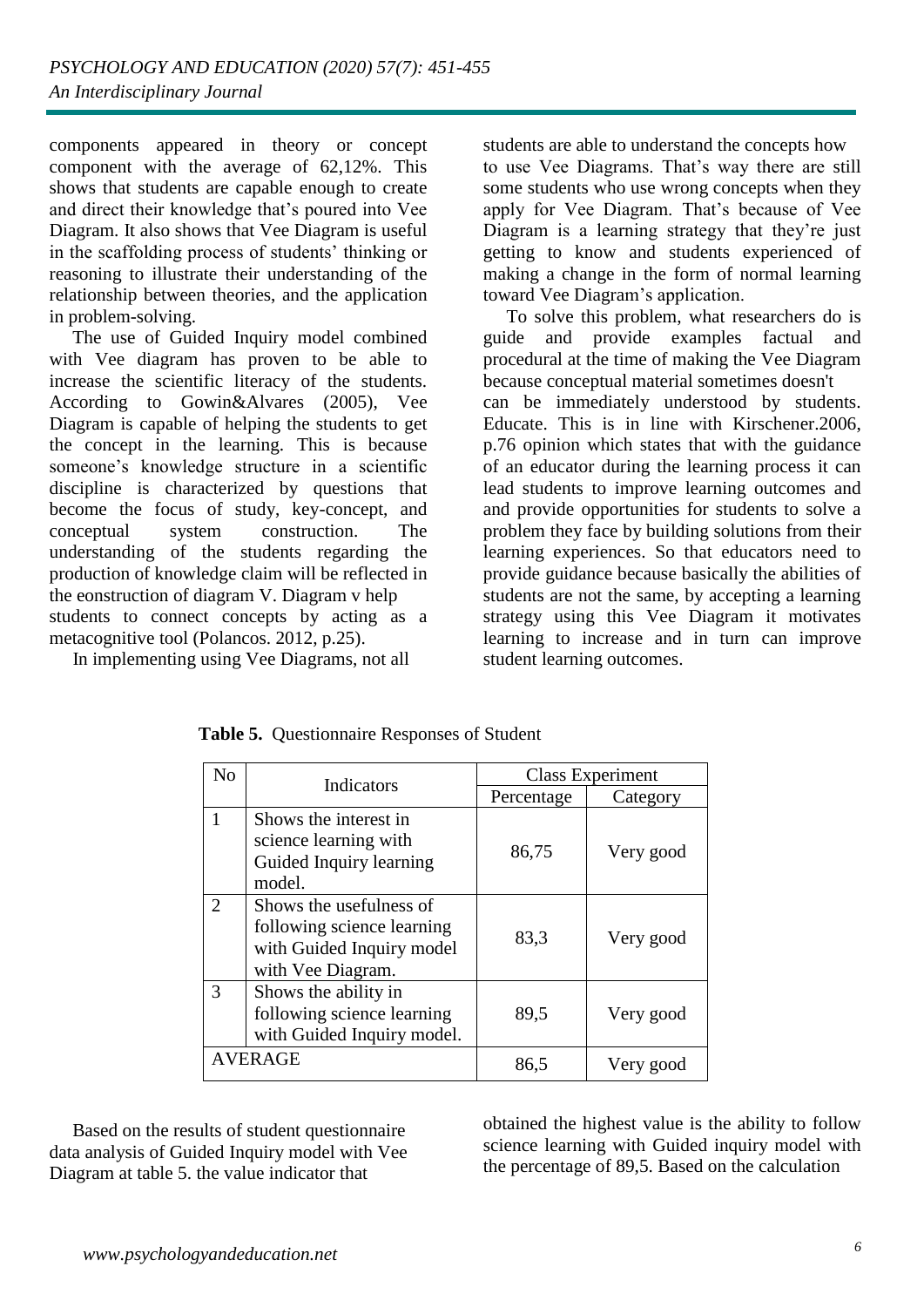result of the average percentage of students questionnaire responses obtained 86,5 with the very of of good criteria.

 The results of students responses on the experimental class show that learning using Guided Inquiry model with Vee Diagram in the environmental pollution subject that has been implemented by other researcher has been effective and get positive responses from the students that show very good criteria in the experimental class. This can be proven that in the learning process of experimental class, the students were very enthusiast during the learning, for example when the teacher asked the students were very enthusiast to answer, all students did experiments in accordance with the given LKPD. The students also have full enthusiast to recite their conceptions in the term of writing the focus question, writing theory and principles, writing focus question concept list, writing the phenomenon and object, writing notes, writing data and transformation, writing knowledge claim and value claim into Vee Diagram charts, and students felt happy and challenged when being given interesting problems and related to their environment.

#### **Conclusion**

 Based on the research results it can be concluded that that Guided Inquiry model with Vee Diagram affects significantly on the literacy ability of 8<sup>th</sup>-grade students in Junior High School 1 Pesawaran in science learning

# **Acknowledgement**

 Thank you to God Almighty, the entire team of writers, students, and SMP N 1 Pesawaran who were involved in making this article.

# **References**

- [1] Astuti, P. (2009). Kefektifan Pendekatan Discovery Inquiry dalam Meningkatkan Kemampuan Menerapkan Konsep Biologi pada Siswa Kelas XI SMA Negeri 1 Kudu *Journal Didaktika*, 1(1), 121-133. [http://isjd.pdii.lipi.go.id/admin/jurnal/1109](http://isjd.pdii.lipi.go.id/admin/jurnal/1109%0b%20%20%20%20%20%20%20%20%20%20121134_2085-9791.pdf)  [121134\\_2085-9791.pdf.](http://isjd.pdii.lipi.go.id/admin/jurnal/1109%0b%20%20%20%20%20%20%20%20%20%20121134_2085-9791.pdf)
- [2] Budhi, A.,Et.Al.(2018). Development

 Of Guided Inquiry Based Learning Devices To Improve Student Learning Outcomes In Science Materials In Middle School. *European Journal Of Alternative Education Studies.* 3 (2), 107-116.

- [3] diSessa, A. A. (1988) *Knowledge in pieces*. In G. Forman and P. Pufall (Eds.), Constructivism in the Computer Age. Hillsdale, NJ: Lawrence Erlbaum, 49-70.
- [4] Dwi., et al,. (2016). Pengaruh Pembelajaran Berbasis Proyek Berbantuan Modul Daur Ulang Limbah Pada Literasi Sains. *Journal of Biology Education*. 5 (3), 302-309.
- [5] Gabel, D., & R. Sherwood. (1983). Facilitating Problem Solving in High School Chemistry. *Journal of Research in Science Teachi*ng. 20, 163-177.
- [6] Gowin, B. D., & Alvarez, M. C. (2005). *The Art of Educating with V diagrams*. Cambridge University Press.
- [7] Gusri Annisa.,et al,. (2019). Influence Of Guided Inquiry Learning Varied With Mind Mapping On Sciencetific Literacy And Learning Result Of The 7th Grade Students Of Junior High School 17 Pekanbaru. *JOM FKIP*. Vol.6, Edition 1. 1- 15.
- [8] Hapsari,Dp.,et al,. (2012). Pengaruh Model Inkuiri Terbimbing dengan Diagram V (Vee) Dalam Pembelajaran Biologi Terhadap Kemampuan Berpikir Kritis dan Hasil Belajar. *Pendidikan Biologi*. 4(3), 17- 19[.https://jurnal.fkip.uns.ac.id/index.php](https://jurnal.fkip.uns.ac.id/index.php%0b%20%20%20%20%20%20%20%20%20%20/bio/article/view/1423)  [/bio/article/view/1423.](https://jurnal.fkip.uns.ac.id/index.php%0b%20%20%20%20%20%20%20%20%20%20/bio/article/view/1423)
- [9] Joyce, B., & Weil, M. (2011). *Models of*  Teaching. 6<sup>th</sup> Edition. A Pearson Education Company.America.
- [10] Kemendigbud (2019). *Hasil PISA Indonesia 2018: Akses Makin Meluas, Saatnya Tingkatkan Kualitas.*
- [11] Kirschner, PA, Sweller, J. and Clark, RE (2006) Why Minimal Guidance During Instruction Does Not Work: An Analysis The Failure of Constructivist, Discovery, Problem-based, Experiential, and Inquiry- Based Teaching. *Educational Psychologist*. 41 (2), 75-86.